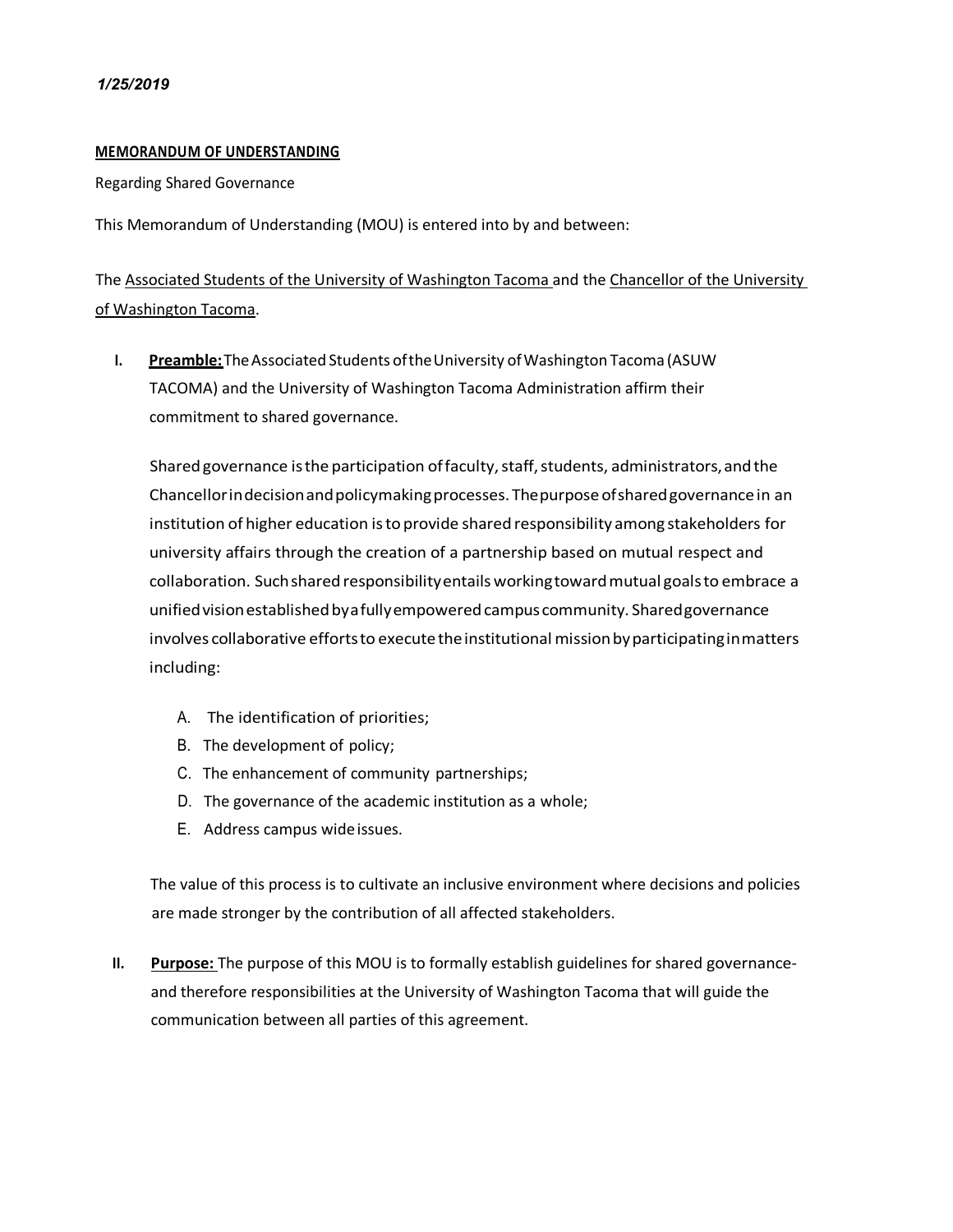#### **111. Definitions:**

"Administration" is defined as any leadership position relating to the operation of the university, to include the chancellor, vice chancellors, deans, directors, and other senior officers of the University.

"Committee" is defined as any task force, work group, cabinet or advisory board. "Stakeholders" is defined as faculty, staff, students, administration, and community members.

- **IV.** Policies & Principles: The principles of shared governance should permeate the university, reaching every level of decision-making. In the interest of creating a culture of shared governance, this memorandum recognizes the following set of principles and policies:
	- A The University of Washington Tacoma thrives when diverse stakeholders are included in decision-making processes from the outset, because open channels of communication and information prevents conflict caused by misunderstandings and partial information.
	- B. Mutual respect, collegiality, and transparency mark&-the relationships and communication between all stakeholders.
	- C. There should be opportunities for stakeholders to develop an understanding of each other's interests, perspectives, operations, and experiences (e.g. events and/or workshops).
	- D. Pursuant to the principles of transparent information and inclusion, signatory parties should maintain a list of all currently existing committees and their purpose and operating schedules. Signatory parties should also communicate the formation of new committees to one another.
	- E. All stakeholders should have the option to appoint a representative to sit on relevant committees of interest to their constituents (except when legally barred from doing so). These representatives should receive all relevant information pertaining to committee work as part of their membership.
	- F. Consultation amongst university stakeholders about vendors and contractors whose operations directly relate to campus interests and have a broad impact.
	- G. Stakeholder representatives should be active participants in decisions pertaining to the advancement of the University of Washington Tacoma.